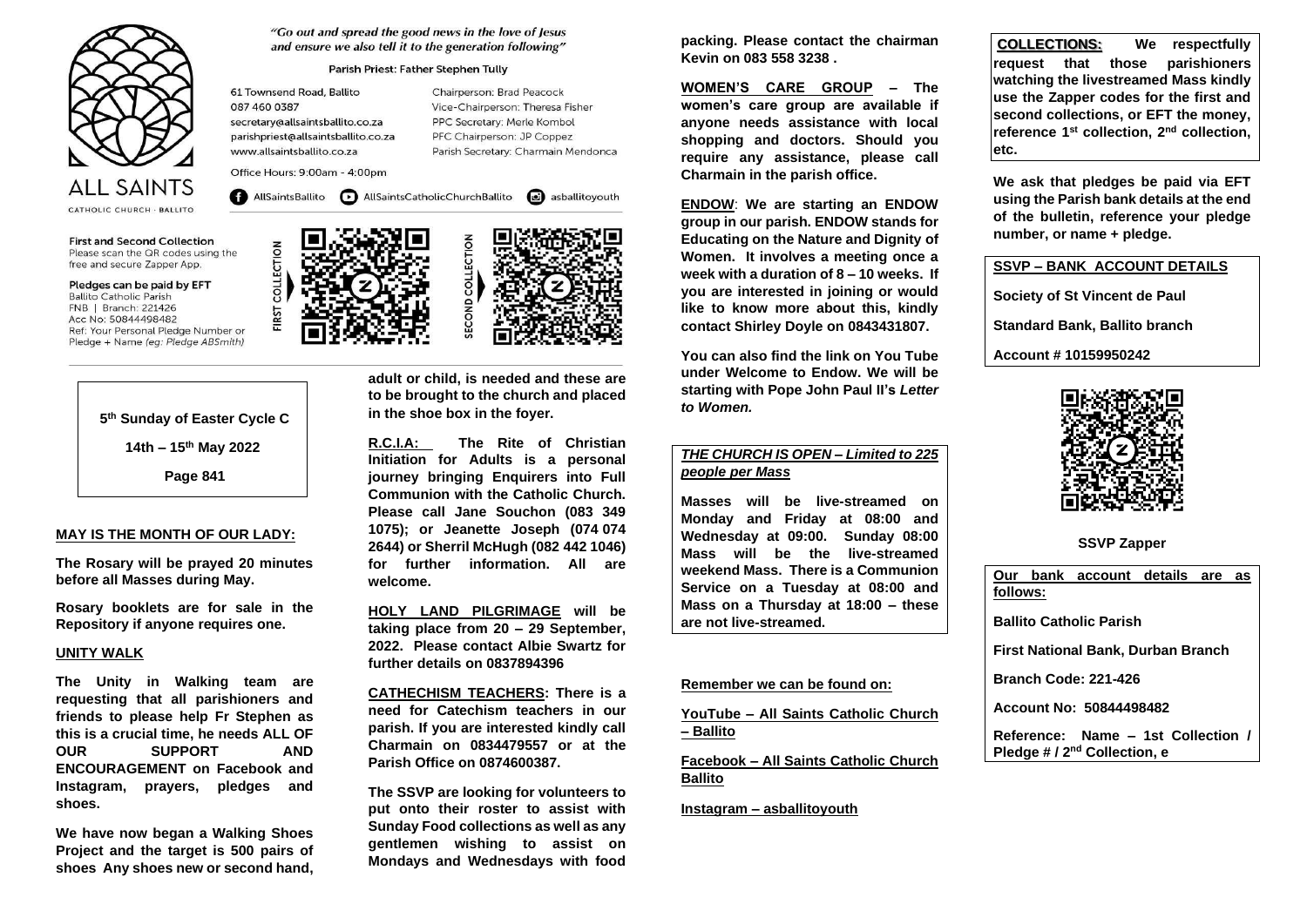# SICK IN THE PARISH

|                | Date                              | Name                                     | <b>Contact</b>                  | <b>Cell Number</b>       |
|----------------|-----------------------------------|------------------------------------------|---------------------------------|--------------------------|
| 1              | 13 August 2020                    | Karen Mackridge                          | Eileen Bekker                   | 0833312718               |
| $\overline{2}$ | 13 August 2020                    | Mary Lengauer                            | Issy Correia                    | 0827743644               |
| 3              | 13 August 2020                    | George Swartz                            | Albie Swartz                    | 0837894396               |
| $\overline{4}$ | 13 August 2020                    | Kim O'Donoghue                           | Vaughn Harrington               | 0835108792               |
| 5              | 13 August 2020                    | Joshua Anderson                          | Dennis Duchenne                 | 0825536462               |
| 6              | 20 August 2020                    | John York                                | Theresa Fisher                  | 0824345317               |
| 8              | 30 September 2020   Tommy Bennett |                                          | Merle Kombol                    | 0836611815               |
| 10             | 19 November 2020                  | Colin Kombol                             | Merle Kombol                    | 0836611815               |
| 11             | 08 December 2020                  | Manuel Cabral                            | Arlene Cabral                   | 0722148472               |
| 12             | 09 December 2020                  | Maggie Raymakers                         | Odile Foster-Greenwood          | 0832659682               |
| 13             | 21 April 2021                     | Laurie                                   | June Schuit                     | 0832876120               |
| 14             | 05 May 2021                       | Rosanne Jacobs                           | Wendy Bunyard                   | 0823595019               |
| 15             |                                   | Anne Lawrie                              | Odile Foster-Greenwood          | 0832659682               |
| 16             | 11 June 2021                      | Mrs LP Alcock                            | Mark Alcock                     | 0824901193               |
| 17             | 11 June 2021                      | Johnny Galloway                          | Mark Alcock                     | 0824901193               |
| 18             | 11 June 2021                      | Roland Ackerman                          | Mark Alcock                     | 0824901193               |
| 19             | 28 June 2021                      | Eileen Bekker                            | Dick Bekker                     | 0793520100               |
| 20             | 28 June 2021                      | Reddy family                             | Pravashnee                      | 0846215588               |
| 21             | 07 August 2021                    | Josceline Houbert                        | Fr David                        |                          |
| 22             | 14 August 2021                    | Mary Anne Hodgson                        | Diana (RCIA)                    | 0839574459               |
| 23             | 19 August 2021                    | Gloria                                   | Vaughn Harrington               | 0835108792               |
| 24             | 19 August 2021                    | Ray Champion                             | Vaughn Harrington               | 0835108792               |
| 25             | 15 October 2021                   | Yvonne Castle                            | Odile Foster-Greenwood          | 0832659682               |
| 26             | 30 October 2021                   | Mario Bozzone                            | Odile Foster-Greenwood          | 0832659682               |
| 27             |                                   | Samantha Stark                           | <b>Wendy Stark</b>              | 082 467 7052             |
| 28             | 21 November 2021                  | Kimi Crous                               | Michelle Mann                   | 082 258 5287             |
| 29             | 23 November 2021                  | Irene de St Pern                         | Jane Souchon                    | 0833491075               |
| 30             | 10 December 2021                  | Sue Steyl                                | Jane Souchon                    | 0833491075               |
| 31             | 13 December 2021                  | Lyn Chisholm                             | Odile Foster-Greenwood          | 0832659682               |
| 32             | 25 January 2022                   | Hugh Gaitskell                           | Neville Kourie                  | 0836787788               |
| 33             | 01 February 2022                  | Frances Lever                            | Odile Foster-Greenwood          | 0832659682               |
| 34             | 02 February 2022                  | <b>Bill Cromhout</b>                     | Odile Foster-Greenwood          | 0832659682               |
| 35             | 08 February 2022                  | <b>Monty Francis</b>                     | Jane Souchon                    | 0833491075               |
| 36             | 11 February 2022                  | Adam Vos                                 | June Schuit                     | 0832876120               |
| 37<br>38       | 10 March 2022<br>10 March 2022    | Susan Strydom<br>Nicola Catarino         | Neville Kourie<br>Lara Catarino | 0836787788               |
| 39             | 10 March 2022                     | Shane Naidoo                             | Premie Naidoo                   | 0765263757<br>0835567963 |
| 43             | 7 April 2022                      | Riaan Saunders                           | Odile Foster-Greenwood          | 0832659682               |
| 44             | 22 April 2022                     | Theresa Priem                            | Odile Foster-Greenwood          | 0832659682               |
|                |                                   |                                          |                                 |                          |
| 45<br>46       | 04 May 2022<br>09 May 2022        | Lyn Raynard<br>Clenton Mariyasusay       | Jane Souchon<br>Faye Murugan    | 0833491075<br>0842511274 |
| 47             |                                   |                                          | Jane Souchon                    | 0833491075               |
|                | 10 May 2022                       | Martin George                            |                                 |                          |
| 48<br>49       | 12 May 2022                       | Rob Collingwood                          | Josianne Collingwood            | 0824526897               |
|                |                                   |                                          |                                 |                          |
| 50             |                                   |                                          |                                 |                          |
| 51             |                                   | All those going through a difficult time |                                 |                          |